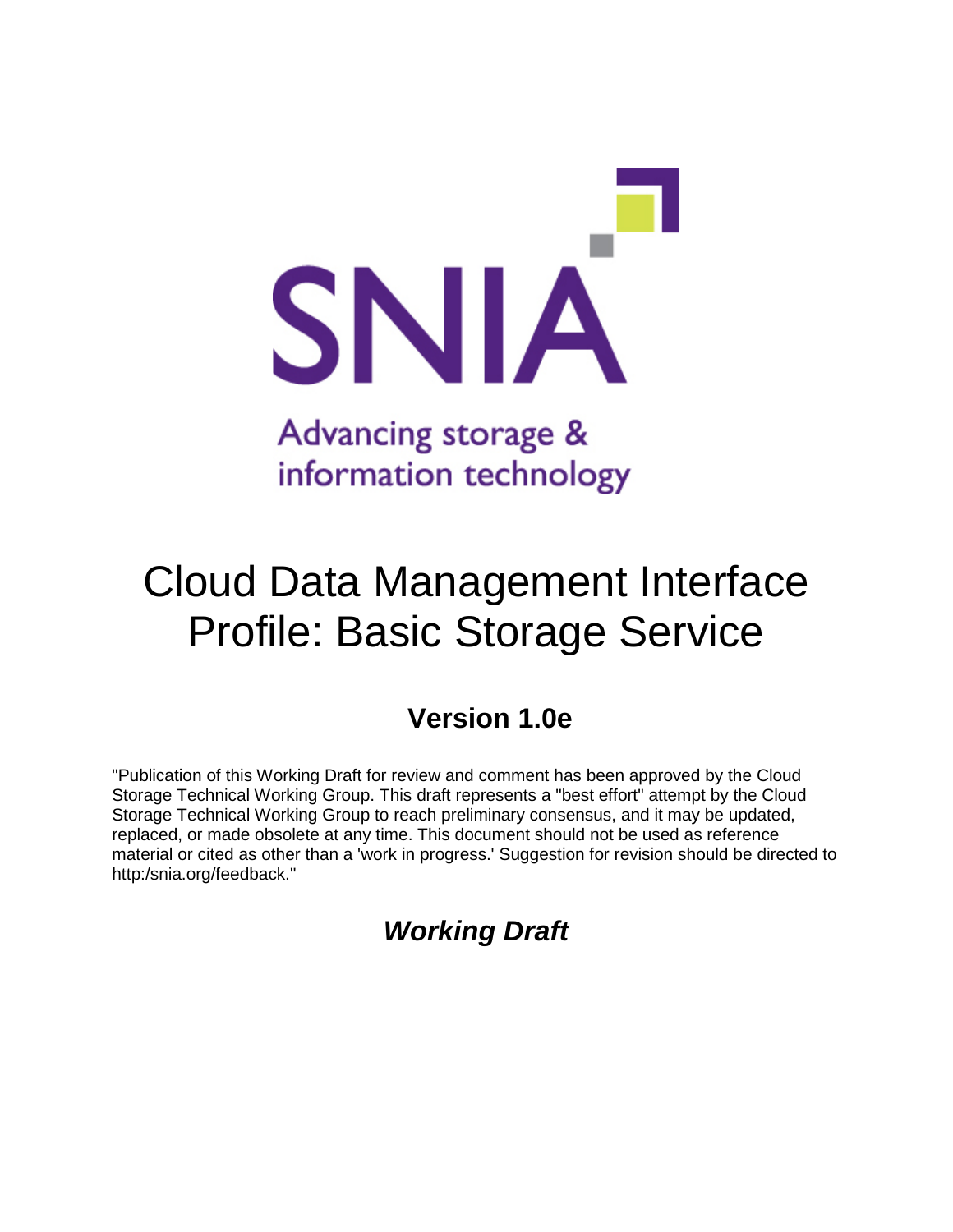| Date    | <b>Version</b>   | B٧                      | <b>Comments</b>                                       |
|---------|------------------|-------------------------|-------------------------------------------------------|
| 1/20/12 | 1.0a             | Mark Carlson            | Initial Creation                                      |
| 1/30/13 | 1.0 <sub>c</sub> | Mark Carlson,<br>Oracle | Updated based on feedback during face to face meeting |
| 2/06/13 | 1.0 <sub>d</sub> | Mark Carlson,<br>Oracle | Updated based on feedback in TWG meeting this date    |
| 2/08/13 | 1.0e             | Marie McMinn            | Includes minor edits.                                 |

# **Revision History**

The SNIA hereby grants permission for individuals to use this document for personal use only, and for corporations and other business entities to use this document for internal use only (including internal copying, distribution, and display) provided that:

- Any text, diagram, chart, table, or definition reproduced shall be reproduced in its entirety with no alteration, and,
- Any document, printed or electronic, in which material from this document (or any portion hereof) is reproduced shall acknowledge the SNIA copyright on that material, and shall credit the SNIA for granting permission for its reuse.

Other than as explicitly provided above, you may not make any commercial use of this document, sell any excerpt or this entire document, or distribute this document to third parties. All rights not explicitly granted are expressly reserved to SNIA.

Permission to use this document for purposes other than those enumerated above may be requested by emailing tcmd@snia.org. Please include the identity of the requesting individual and/or company and a brief description of the purpose, nature, and scope of the requested use.

Copyright © 2013 Storage Networking Industry Association.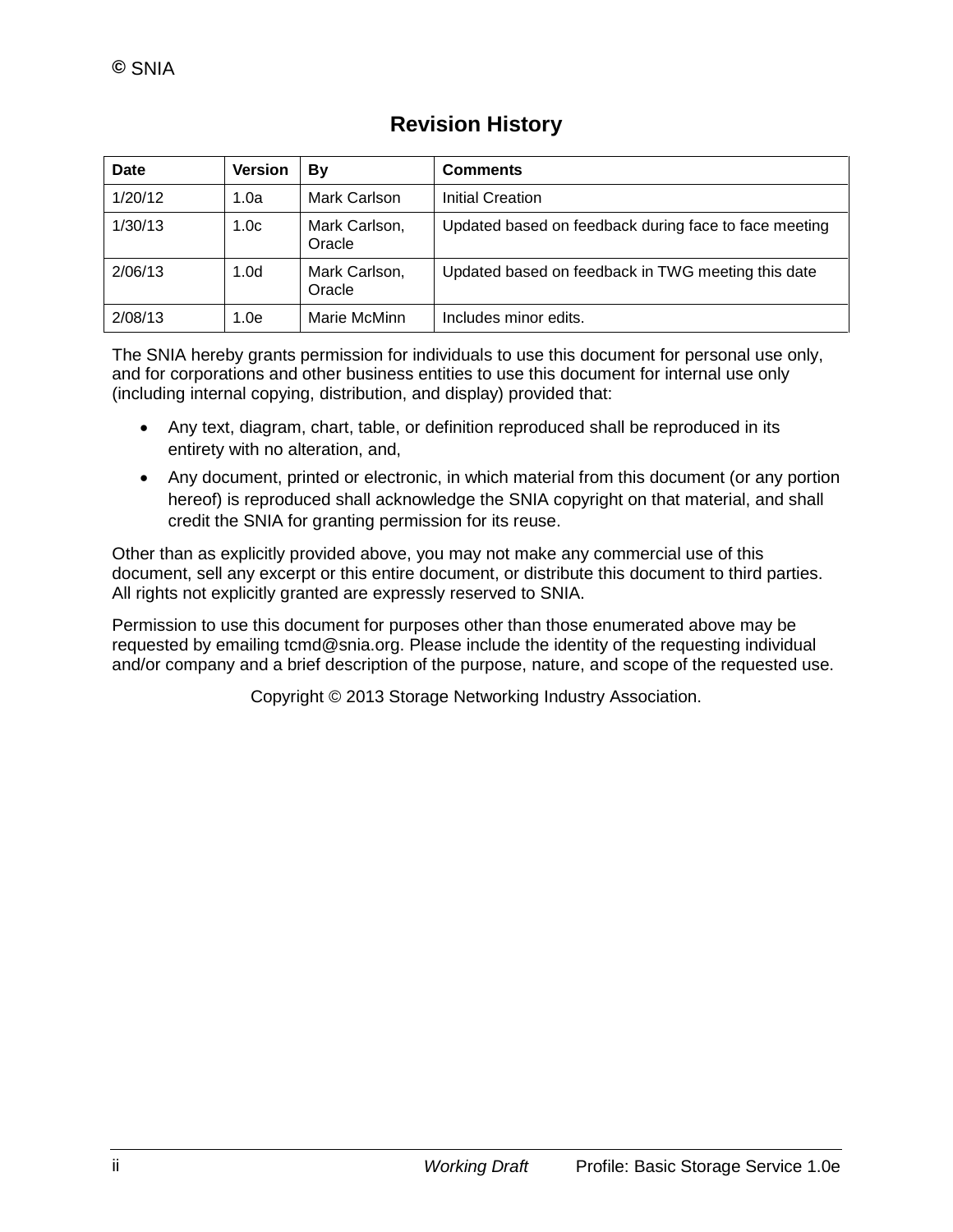# **Contents**

# **Tables**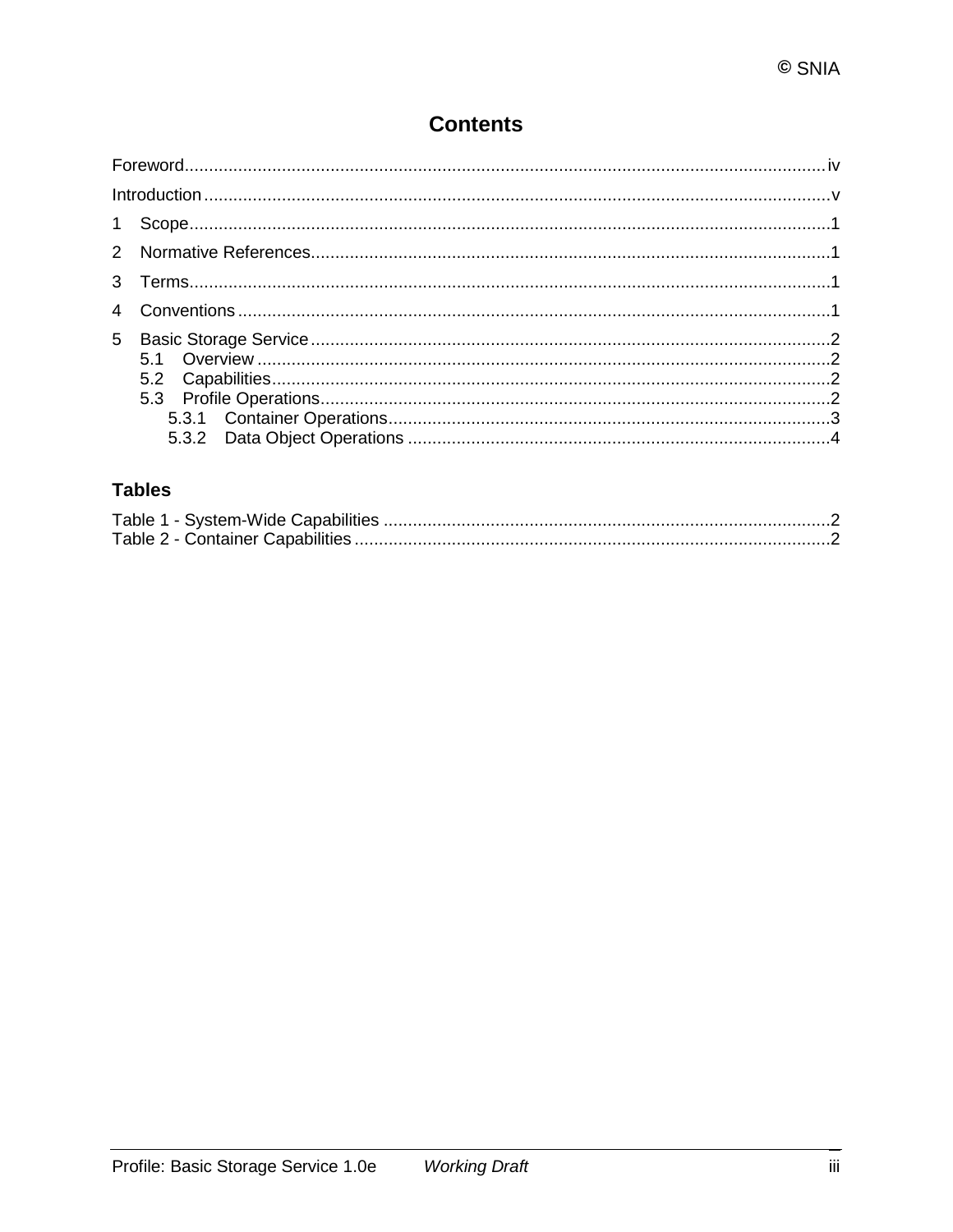# **Foreword**

### **Abstract**

This document defines a profile of the CDMI interface for easily storing data (data path only) in a cloud storage environment.

#### **SNIA Website**

Current SNIA practice is to make updates and other information available through its website at http://www.snia.org.

#### **SNIA Address**

Storage Networking Industry Association, 425 Market Street, Suite #1020, San Francisco, CA 94105, U.S.A.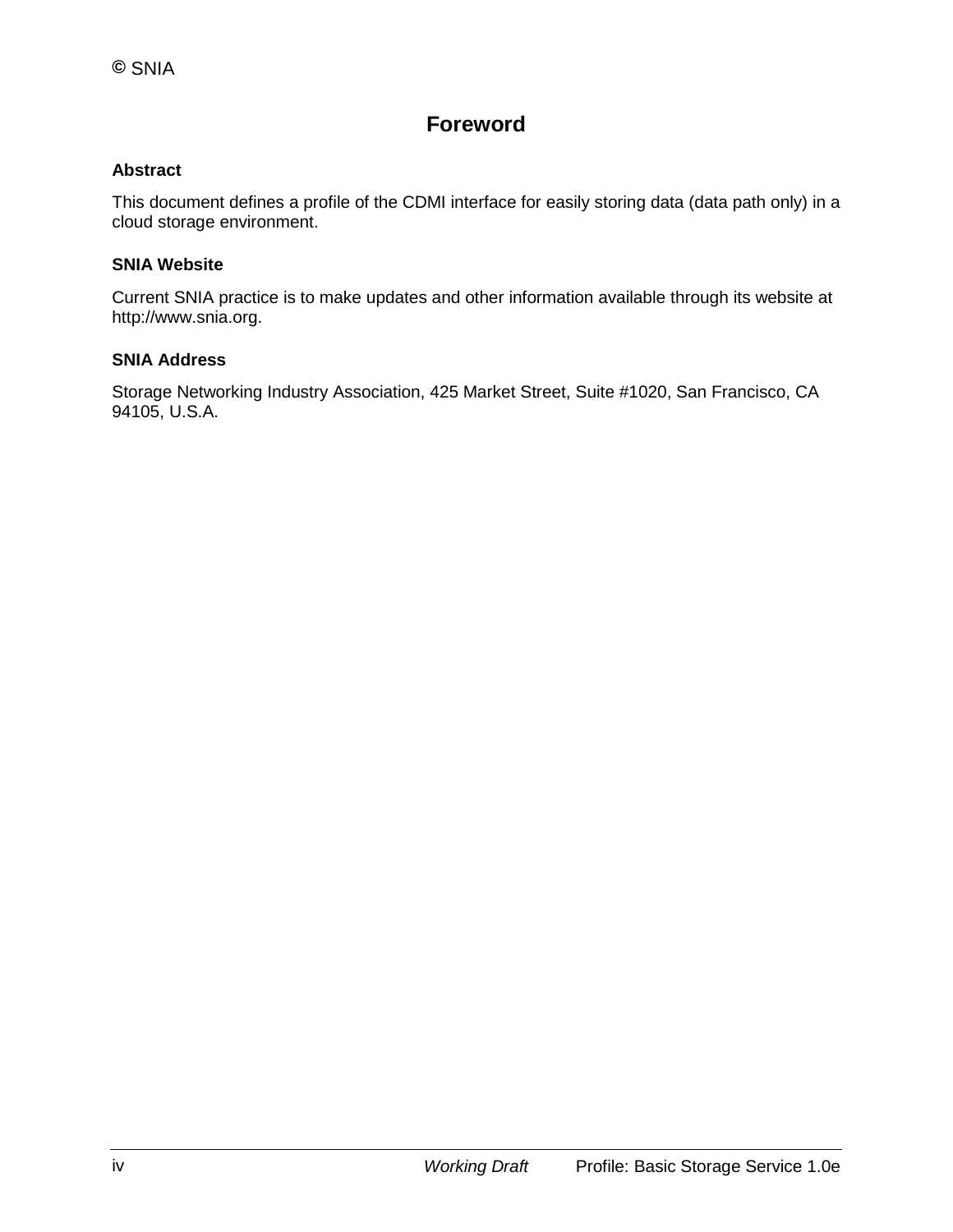# **Introduction**

This document is intended for application developers who are implementing or using cloud storage. It documents how to manage the data stored in a unified storage system.

This document is organized as follows:

| 1 - Scope                 | Defines the scope of this document                                                                                     |
|---------------------------|------------------------------------------------------------------------------------------------------------------------|
| 2 - Normative References  | Lists the normative references for this document                                                                       |
| 3 - Terms                 | Provides terminology used in this document                                                                             |
| 4 - Conventions           | Describes the conventions used in presenting the interfaces<br>and the typographical conventions used in this document |
| 5 - Basic Storage Service | Provides the normative standard of the profile with examples<br>of typical usage                                       |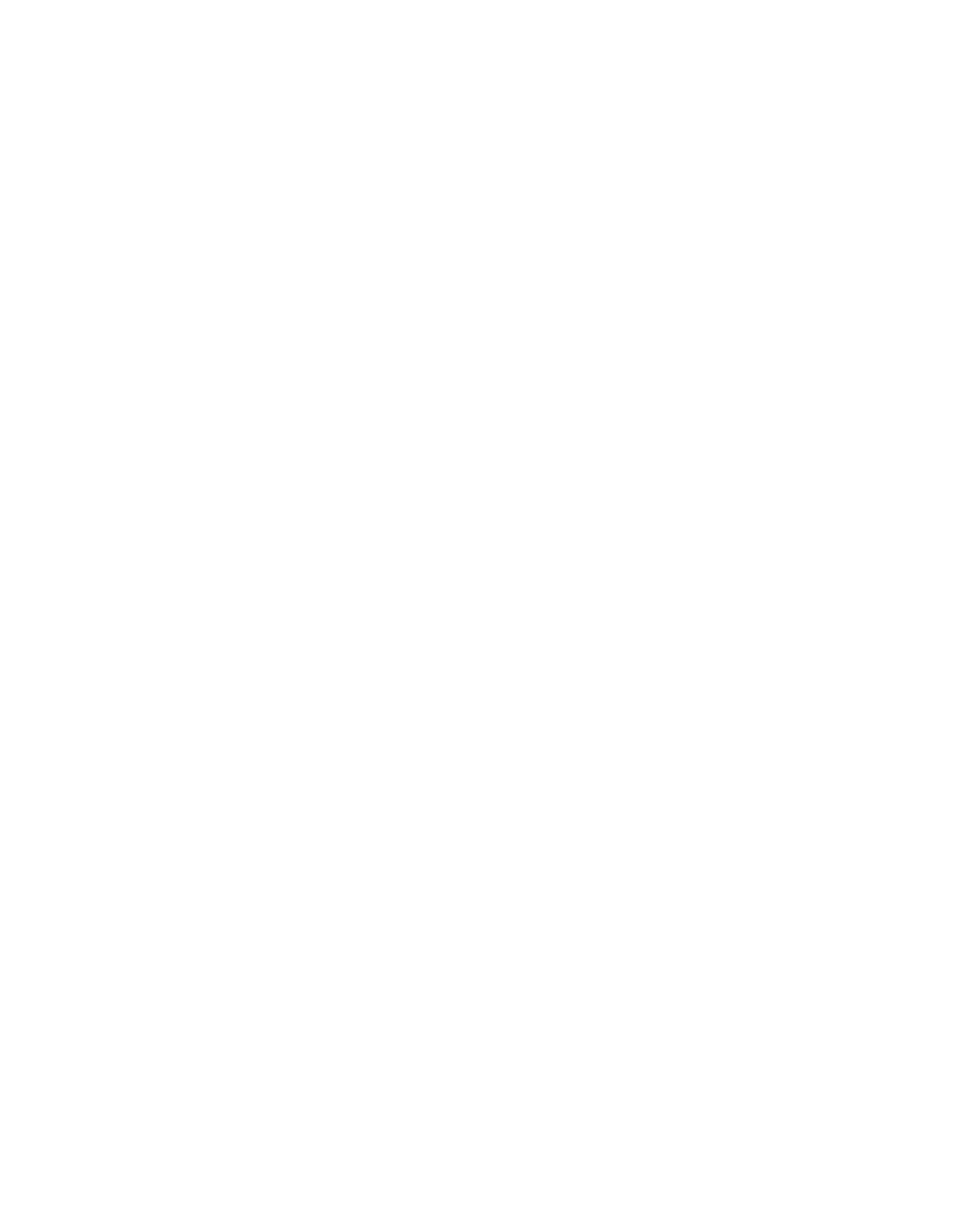# **1 Scope**

This profile documents how to store and access the data stored in a cloud storage system. It applies to application developers who are implementing or using cloud storage.

# **2 Normative References**

The following documents, in whole or in part, are normatively referenced in this document and are indispensable for its application. For dated references, only the edition cited applies. For undated references, the latest edition of the referenced document (including any amendments) applies.

CDMI, Cloud Data Management Interface

# **3 Terms**

See CDMI.

# **4 Conventions**

See CDMI.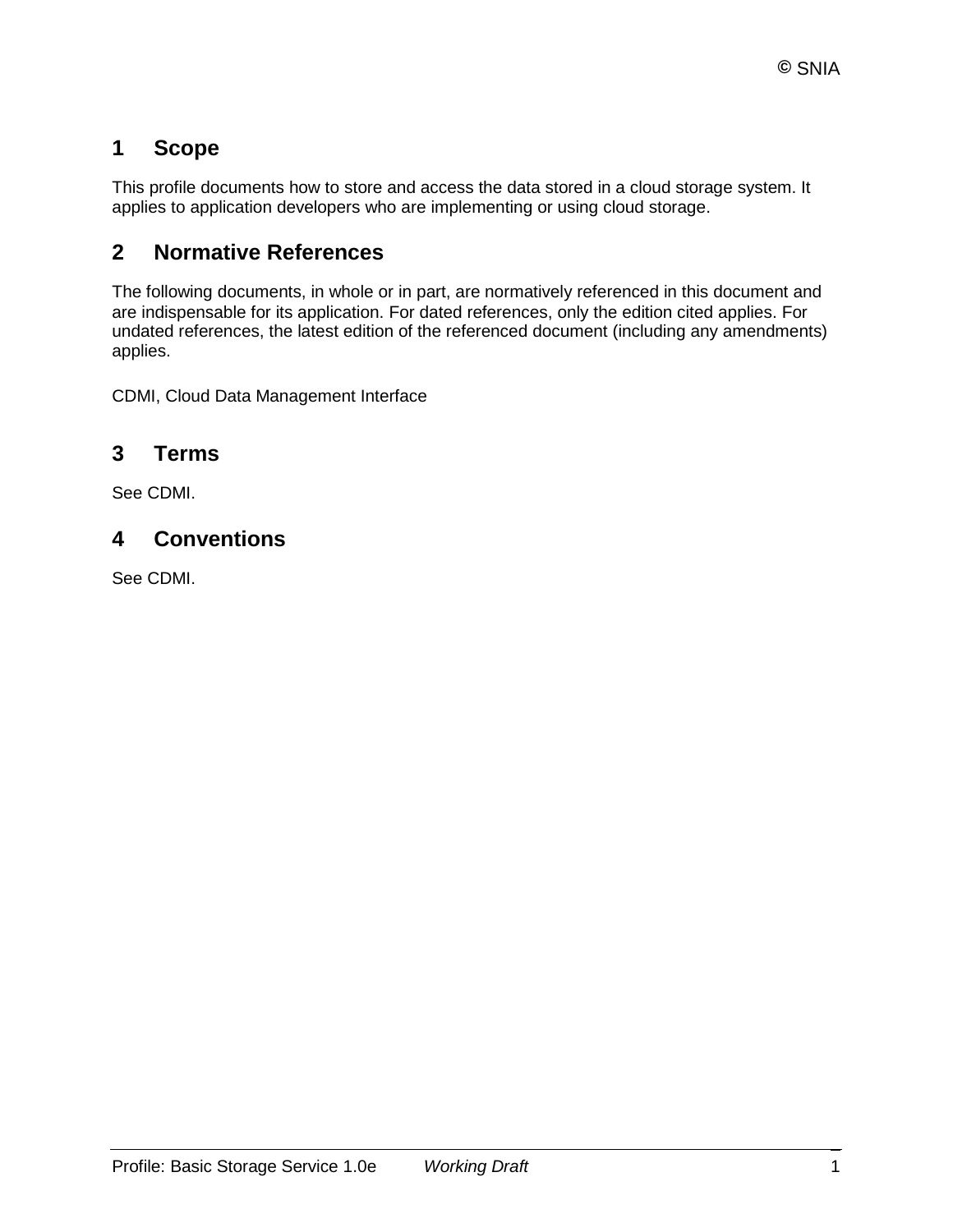# **5 Basic Storage Service**

## **5.1 Overview**

CDMI can be used in situations where the CDMI control path (data management through data system metadata) is minimally supported and the REST/HTTP data path is used to store and retrieve data.

This profile is intended to allow CDMI to be used as a simple data path interface to store and retrieve data for offerings such as this. This profile attempts to document the most basic interface that could be used as a building block in offerings that have more advanced functionality. Any offering can implement more of the CDMI features than are documented here, but this profile is as basic as it gets for using CDMI as a data path.

## **5.2 Capabilities**

A CDMI implementation conforming to this profile might implement the system-wide and container capabilities described in [Table 1](#page-7-0) and [Table 2,](#page-7-1) respectively.

• The mandatory capabilities shall be implemented to conform to this profile.

The system-wide capabilities are listed in [Table 1](#page-7-0) (see 12.1.1 of CDMI).

<span id="page-7-0"></span>

| <b>Capability</b> | <b>Description</b>                                                                                                | <b>Requirement</b> |
|-------------------|-------------------------------------------------------------------------------------------------------------------|--------------------|
| cdmi dataobjects  | If present and "true", this capability<br>indicates that the cloud storage system<br>supports the CDMI data path. | Mandatory          |

#### **Table 1 - System-Wide Capabilities**

The container capabilities are listed in [Table 2](#page-7-1) (see Section 12.1.5 of CDMI).

|  |  |  | <b>Table 2 - Container Capabilities</b> |
|--|--|--|-----------------------------------------|
|--|--|--|-----------------------------------------|

<span id="page-7-1"></span>

| <b>Capability</b>     | <b>Description</b>                                                                                                                      | <b>Requirement</b>                                                              |
|-----------------------|-----------------------------------------------------------------------------------------------------------------------------------------|---------------------------------------------------------------------------------|
| cdmi create container | If present and "true", this capability<br>indicates that the cloud storage system<br>supports creating containers in this<br>container. | Mandatory for a root container;<br>optional for children of a root<br>container |
| cdmi delete container | If present and "true", this capability<br>indicates that the container can be<br>deleted.                                               | Mandatory for children of a root<br>container                                   |

## **5.3 Profile Operations**

Because this profile is intended for storage systems where the CDMI data path is supported, the primary operations revolve around storing, retrieving, and deleting data objects and containers.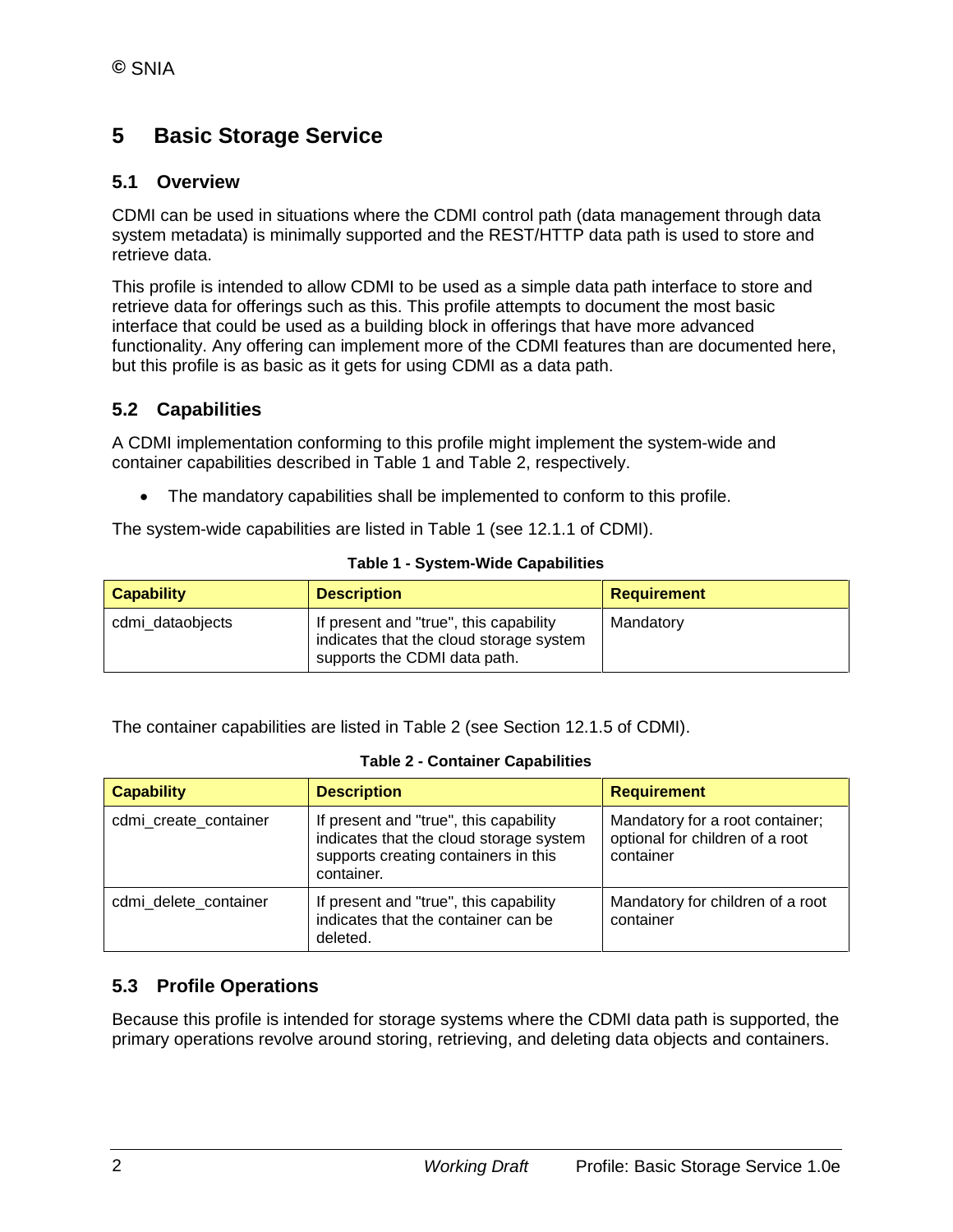## **5.3.1 Container Operations**

An implementation that conforms to this profile shall support the container operations that are referenced in the following CDMI subclauses:

- 9.3 Create a Container Object using a [Non-CDMI](http://cdmi.sniacloud.com/CDMI_Spec/9-Container_Objects/9-Container_Objects.htm%23TOC_9_3_Create_a_Containerbc-16) Content Type
- 9.4 Read a [Container](http://cdmi.sniacloud.com/CDMI_Spec/9-Container_Objects/9-Container_Objects.htm%23TOC_9_4_Read_a_Containerbc-25) Object using CDMI Content Type<sup>[1](#page-8-0)</sup>
- 9.8 Delete a Container Object using a [Non-CDMI](http://cdmi.sniacloud.com/CDMI_Spec/9-Container_Objects/9-Container_Objects.htm%23TOC_9_8_Delete_a_Containerbc-61) Content Type

## **5.3.1.1 Listing Top-Level Containers**

Some storage systems might only support the creation of top-level containers and restrict certain operations on those containers, such as the ability to create subcontainers. Some implementations may offer the capability of using the top-level container name as part of a virtual-hosted URL, where the container name is added to the beginning of the host name part of the service URL. This practice obviously restricts the namespace for top-level container names in some cases to a single namespace for the entire offering.

CDMI does not allow the "/" character to be used as part of an object name and, instead, envisions that subcontainers are created to organize objects and perhaps allow for different policies and data services to be purchased on this basis. CDMI containers have their own rich set of defined operations as a result.

The following example shows how to list the top-level containers in the system.

EXAMPLE 1 Perform a cdmi-container GET to the service's root URI:

```
GET / HTTP/1.1
Host: cloud.example.com
Accept: application/cdmi-container
X-CDMI-Specification-Version: 1.0.2
```
The following shows the response.

 $\overline{a}$ 

```
HTTP/1.1 200 OK
Content-Type: application/cdmi-container
X-CDMI-Specification-Version: 1.0.2
{
    "objectType" : "application/cdmi-container",
    "objectID" : "00007E7F0010CEC234AD9E3EBFE9531D",
    "objectName" : "/",
    "childrenrange" : "0-2",
    "children" : [
        "foo/",
        "bar/",
        "baz/" 
    ]
}
```
This example shows that the three top-level containers are named **foo**, **bar,** and **baz**.

<span id="page-8-0"></span><sup>&</sup>lt;sup>1</sup>The CDMI international standard currently does not define a non-CDMI container read operation.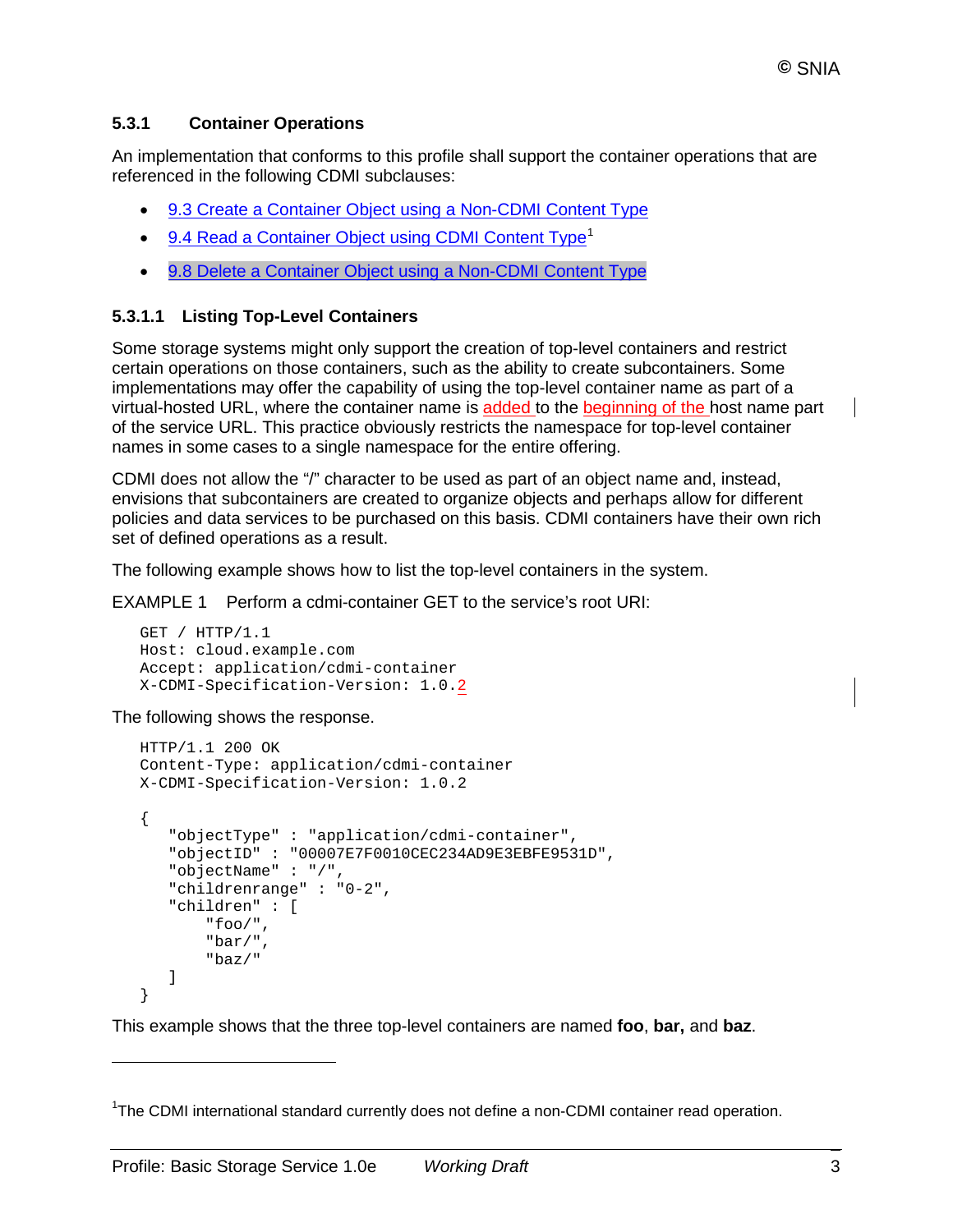## **5.3.1.2 Deleting Containers**

A container can be deleted, of course, and in CDMI, you do not need to delete all of the objects in a container beforehand. Deleting a container will recursively delete all subcontainers also. The following example shows a CDMI container DELETE operation.

EXAMPLE 2 Perform a DELETE on the bar container URI:

```
DELETE /bar/ HTTP/1.1
Host: cloud.example.com
```
The following shows the response.

HTTP/1.1 204 No Content

#### **5.3.1.3 Listing Objects in a Container**

To list the objects in a container, just GET the container and select the children.

EXAMPLE 3 Perform a GET to the baz container URI:

```
GET /baz/?children HTTP/1.1
Host: cloud.example.com
Accept: application/cdmi-container
X-CDMI-Specification-Version: 1.0.2
```
The following shows the response.

```
HTTP/1.1 200 OK
Content-Type: application/cdmi-container
X-CDMI-Specification-Version: 1.0.2
 { 
   "children" : [
        "object1.jpg",
        "object2.pdf",
        "object3.txt" 
    ]
}
```
This example shows that the container named baz has three data object children: object1.jpg, object2.pdf, and object2.txt.

## **5.3.2 Data Object Operations**

An implementation that conforms to this profile shall support the following data object operations and the subclauses of the CDMI international standard where they are detailed:

- 8.3 Create a Data Object using a [Non-CDMI](http://cdmi.sniacloud.com/CDMI_Spec/8-Data_Objects/8-Data_Objects.htm%23TOC_8_3_Create_a_Data_Objectbc-15) Content Type
- 8.5 Read a Data Object using a [Non-CDMI](http://cdmi.sniacloud.com/CDMI_Spec/8-Data_Objects/8-Data_Objects.htm%23TOC_8_5_Read_a_Data_Objectbc-33) Content Type
- 8.7 Update a Data Object using a [Non-CDMI](http://cdmi.sniacloud.com/CDMI_Spec/8-Data_Objects/8-Data_Objects.htm%23TOC_8_7_Update_a_Data_Objectbc-51) Content Type
- 8.9 Delete a Data Object using a [Non-CDMI](http://cdmi.sniacloud.com/CDMI_Spec/8-Data_Objects/8-Data_Objects.htm%23TOC_8_9_Delete_a_Data_Objectbc-69) Content Type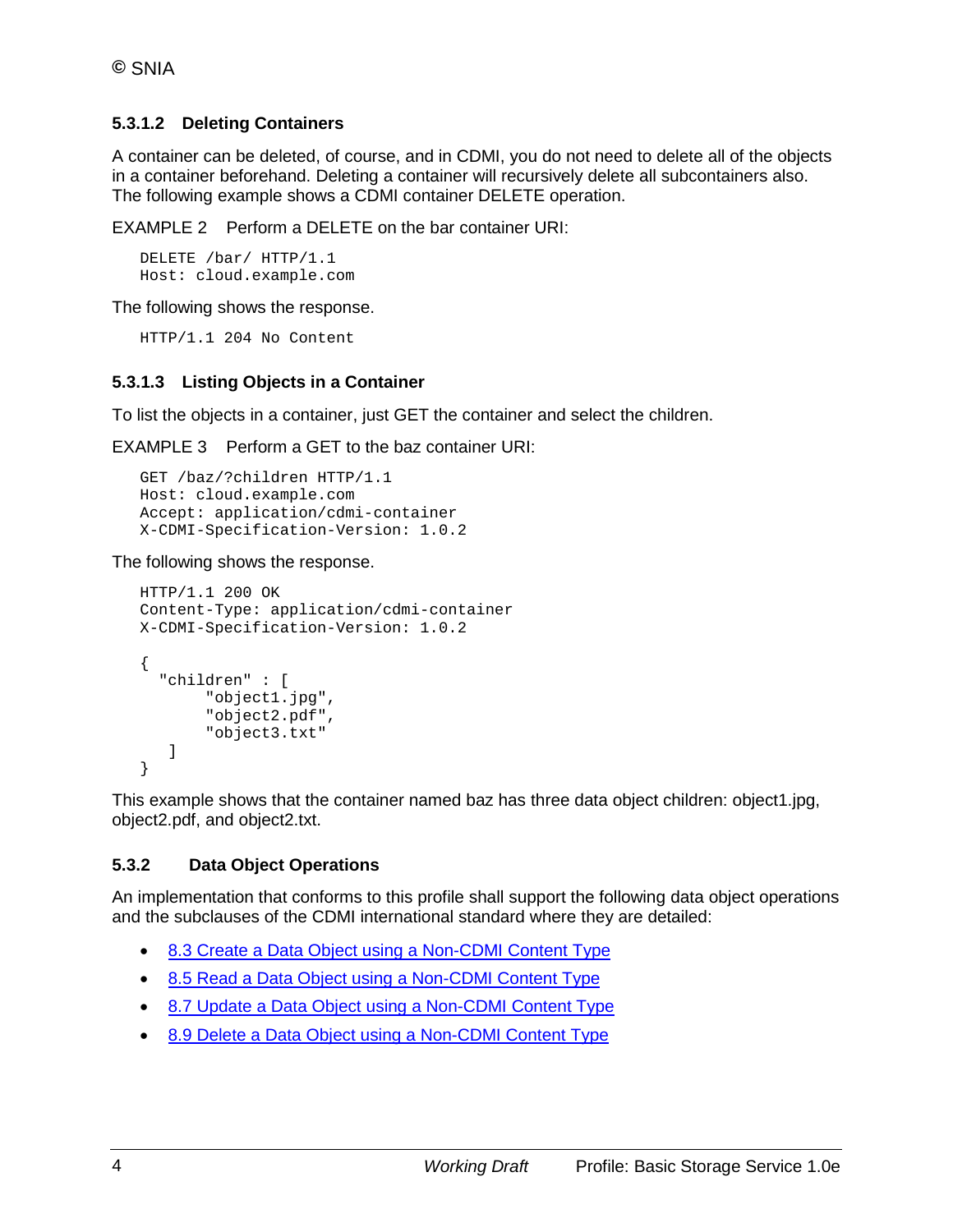#### **5.3.2.1 Uploading a Data Object**

Creating an object with CDMI is as simple as sending it to any existing container location with an HTTP PUT:

```
PUT /MyContainer/MyDataObject.txt HTTP/1.1
Host: cloud.example.com
Content-Type: text/plain;charset=utf-8
Content-Length: 37
```
This is the Value of this Data Object

The following shows the response.

HTTP/1.1 201 Created

#### **5.3.2.2 Retrieving a Data Object**

An object can be retrieved with CDMI by simply using HTTP GET:

```
GET /MyContainer/MyDataObject.txt HTTP/1.1
Host: cloud.example.com
```
The following shows the response.

```
HTTP/1.1 200 OK
Content-Type: text/plain;charset=utf-8
Content-Length: 37
```
This is the Value of this Data Object

#### **5.3.2.3 Updating a Data Object**

Updating an object with CDMI is as simple as sending the new value to the existing object location with an HTTP PUT:

```
PUT /MyContainer/MyDataObject.txt HTTP/1.1
Host: cloud.example.com
Content-Type: text/plain;charset=utf-8
Content-Length: 41
```
This is the new Value of this Data Object

The following shows the response.

HTTP/1.1 204 No Content

#### **5.3.2.4 Deleting a Data Object**

Deleting an object with CDMI is as simple as sending an HTTP DELETE:

```
DELETE /MyContainer/MyDataObject.txt HTTP/1.1
Host: cloud.example.com
```